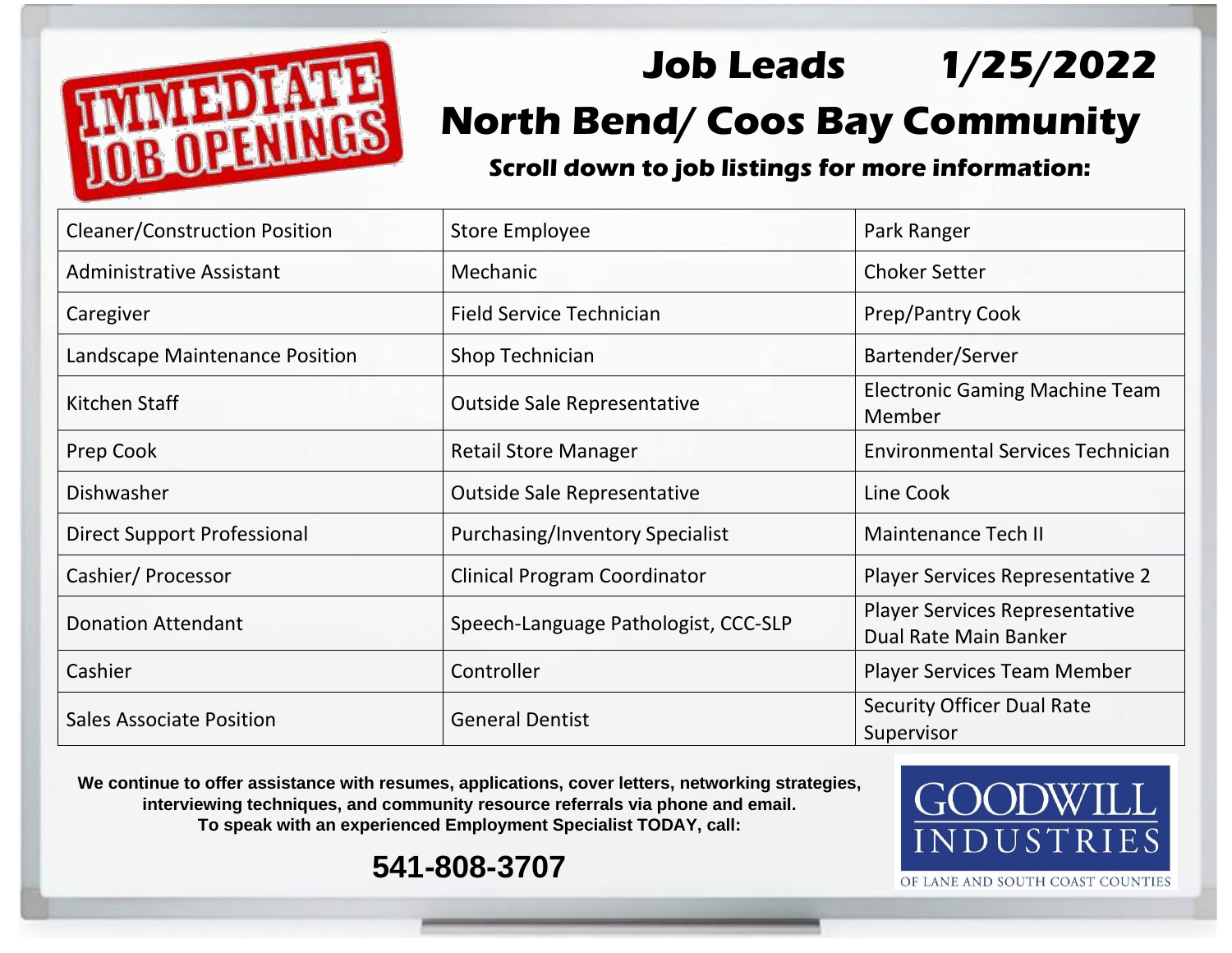| <b>DATE</b> | <b>NAME OF</b><br><b>BUSINESS</b>                         | <b>CONTACT</b><br><b>INFO</b>                 | <b>PHONE</b><br><b>NUMBER</b> | <b>ADDRESS</b>                       | <b>POSITION</b>                       | <b>COMMENTS</b>                                                                                                                                                                   |
|-------------|-----------------------------------------------------------|-----------------------------------------------|-------------------------------|--------------------------------------|---------------------------------------|-----------------------------------------------------------------------------------------------------------------------------------------------------------------------------------|
| 1/24/2022   | <b>SERVPRO Fire and</b><br>Water Cleanup &<br>Restoration | spinedo@<br>servprocoos<br>county.com         | (541)<br>808-2600             | 1640 Maple St. Ste. B,<br>North Bend | Cleaner/Construction<br>Position      | Send your resume to<br>spinedo@servprocooscounty.com                                                                                                                              |
| 1/24/2022   | <b>SERVPRO Fire and</b><br>Water Cleanup &<br>Restoration | spinedo@<br>servprocoos<br>county.com         | (541)<br>808-2600             | 1640 Maple St. Ste. B,<br>North Bend | <b>Administrative Assistant</b>       | Send your resume to<br>spinedo@servprocooscounty.com                                                                                                                              |
| 1/24/2022   | <b>Amazing Grace</b><br><b>Adult Foster</b><br>Home       |                                               | (503)<br>999-8159             | 3440 Pine St, North<br>Bend          | Caregiver                             | Must have CPR/First Aid/AED<br>Certification, be able to pass<br>background check and drug<br>screen. To apply:<br>http://amazinggracecarehomes.c<br>om/employment_oppourtunities |
| 1/24/2022   | Sundance<br>Landscape                                     | Steve Roddam,<br>roddamfamily@<br>netzero.net | (541)<br>266-0259             | 61888 Double Eagle<br>Road, Coos Bay | Landscape Maintenance<br>Position     | Schedule will be during Monday -<br>Friday from 8:00 AM - 5:00 PM<br>hours; Send resume to<br>roddamfamily@netzero.net                                                            |
| 1/24/2022   | Pancake Mill                                              |                                               |                               | North Bend                           | Kitchen Staff                         | Applications accepted at any time<br>between 6am and 3pm.<br>Apply in person.                                                                                                     |
| 1/24/2022   | <b>Station Restaurant</b>                                 |                                               | (541)<br>347-9615             | 635 2nd St SE, Bandon                | Prep Cook                             | Must have food handlers' card<br>prior to employment.<br>Apply in person                                                                                                          |
| 1/24/2022   | <b>Station Restaurant</b>                                 |                                               | (541)<br>347-9615             | 635 2nd St SE, Bandon                | Dishwasher                            | Must have food handlers' card<br>prior to employment.<br>Apply in person                                                                                                          |
| 1/24/2022   | Star of Hope                                              | Danny Stoddard                                | (541)<br>888-8893             | 657 Newmark Avenue,<br>Coos Bay      | <b>Direct Support</b><br>Professional | Apply in person at:<br>657 Newmark Avenue,<br>Coos Bay, OR 97420 or online:<br>https://www.star-of-<br>hope.com/apply-online                                                      |
| 1/24/2022   | Goodwill                                                  |                                               |                               | Coos Bay                             | Cashier/Processor                     | To Apply: https://goodwill-<br>oregon.org/employment/                                                                                                                             |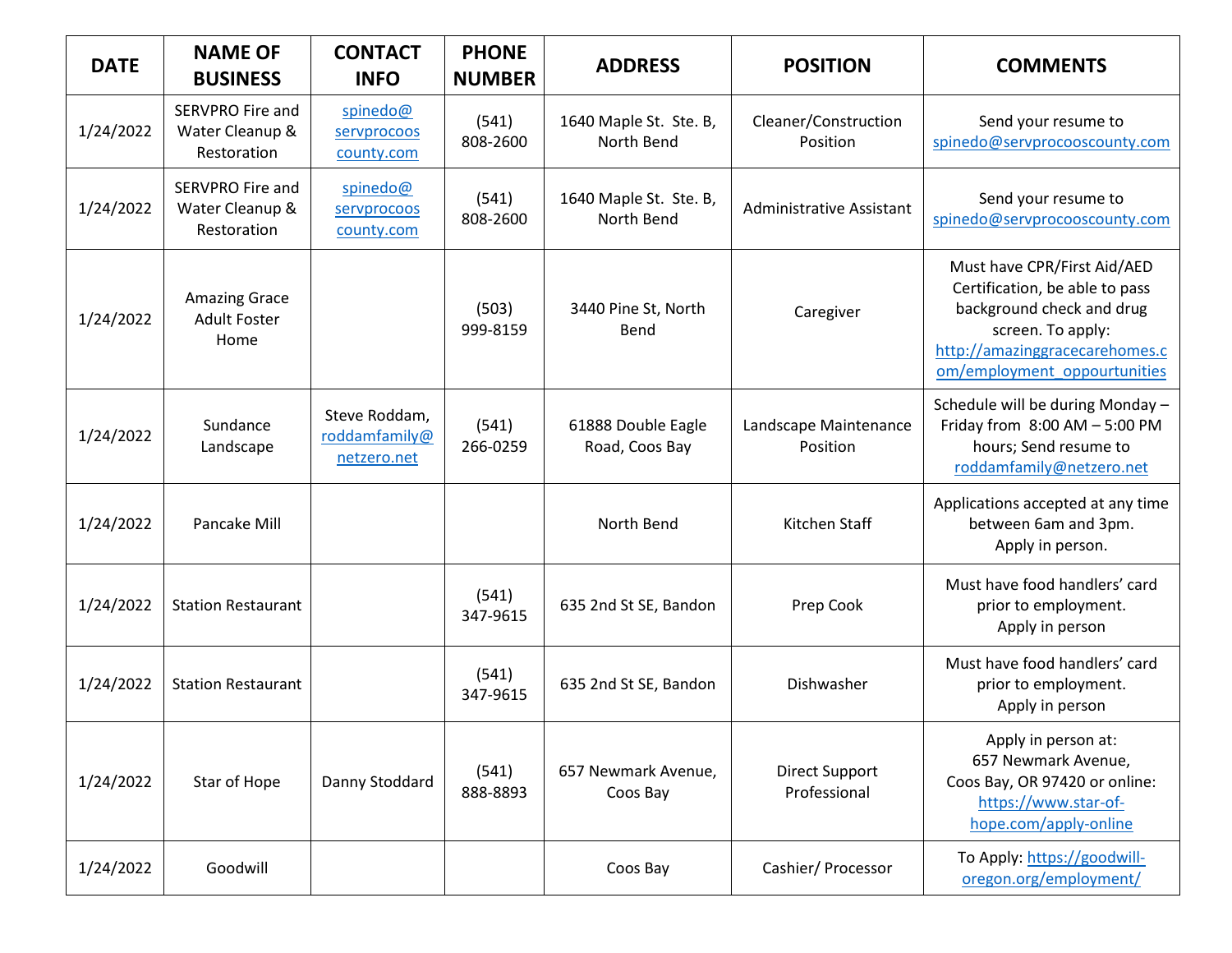| <b>DATE</b> | <b>NAME OF</b><br><b>BUSINESS</b>  | <b>CONTACT</b><br><b>INFO</b> | <b>PHONE</b><br><b>NUMBER</b> | <b>ADDRESS</b>                           | <b>POSITION</b>                 | <b>COMMENTS</b>                                                                                                                                       |
|-------------|------------------------------------|-------------------------------|-------------------------------|------------------------------------------|---------------------------------|-------------------------------------------------------------------------------------------------------------------------------------------------------|
| 1/24/2022   | Goodwill                           |                               |                               | Coos Bay                                 | <b>Donation Attendant</b>       | To Apply: https://goodwill-<br>oregon.org/employment/                                                                                                 |
| 1/24/2022   | <b>Big Wheel General</b><br>Store  |                               | (541)<br>347-3719             | 130 Baltimore Ave SE,<br>Bandon          | Cashier                         | Apply in person                                                                                                                                       |
| 1/24/2022   | <b>Big Wheel General</b><br>Store  |                               | (541)<br>347-3719             | 130 Baltimore Ave SE,<br>Bandon          | <b>Sales Associate Position</b> | Apply in person                                                                                                                                       |
| 1/24/2022   | 7-Eleven                           |                               |                               | 1075 Newmark Ave,<br>Coos Bay/Empire     | <b>Store Employee</b>           | To Apply: https://careers.7-<br>eleven.com/jobs?stretchUnits=MIL<br>ES&stretch=10&location=empire%2<br>0or                                            |
| 1/24/2022   | 7-Eleven                           |                               |                               | 63033 Hwy. 101, Coos<br>Bay/ Bunker Hill | Store Employee                  | To Apply: https://careers.7-<br>eleven.com/jobs?stretchUnits=MIL<br>ES&stretch=10&location=empire%2<br>0or                                            |
| 1/24/2022   | 7-Eleven                           |                               |                               | 1988 Virginia Ave.,<br>North Bend        | <b>Store Employee</b>           | To Apply: https://careers.7-<br>eleven.com/jobs?stretchUnits=MIL<br>ES&stretch=10&location=empire%2<br>0or                                            |
| 1/24/2022   | Sause Bros.                        |                               |                               | Coos Bay                                 | Mechanic                        | To Apply:<br>https://www.indeed.com/jobs?q=<br>mechanic&l=Coos%20Bay%2C%20O<br>R&vjk=3121b0843a25ebd1&advn=<br>1999541891557340                       |
| 1/24/2022   | Peterson Holding<br>Company        |                               |                               | North Bend                               | Field Service Technician        | To Apply:<br>https://petersonholding.wd1.mywo<br>rkdayjobs.com/en-<br>US/PetersonJobs/job/North-Bend-<br>OR/Field-Service-Technician REQ-<br>2021-418 |
| 1/24/2022   | <b>Peterson Holding</b><br>Company |                               |                               | North Bend                               | Shop Technician                 | To Apply:<br>https://petersonholding.wd1.mywo<br>rkdayjobs.com/en-<br>US/PetersonJobs/job/North-Bend-<br>OR/Shop-Technician REQ-2021-401              |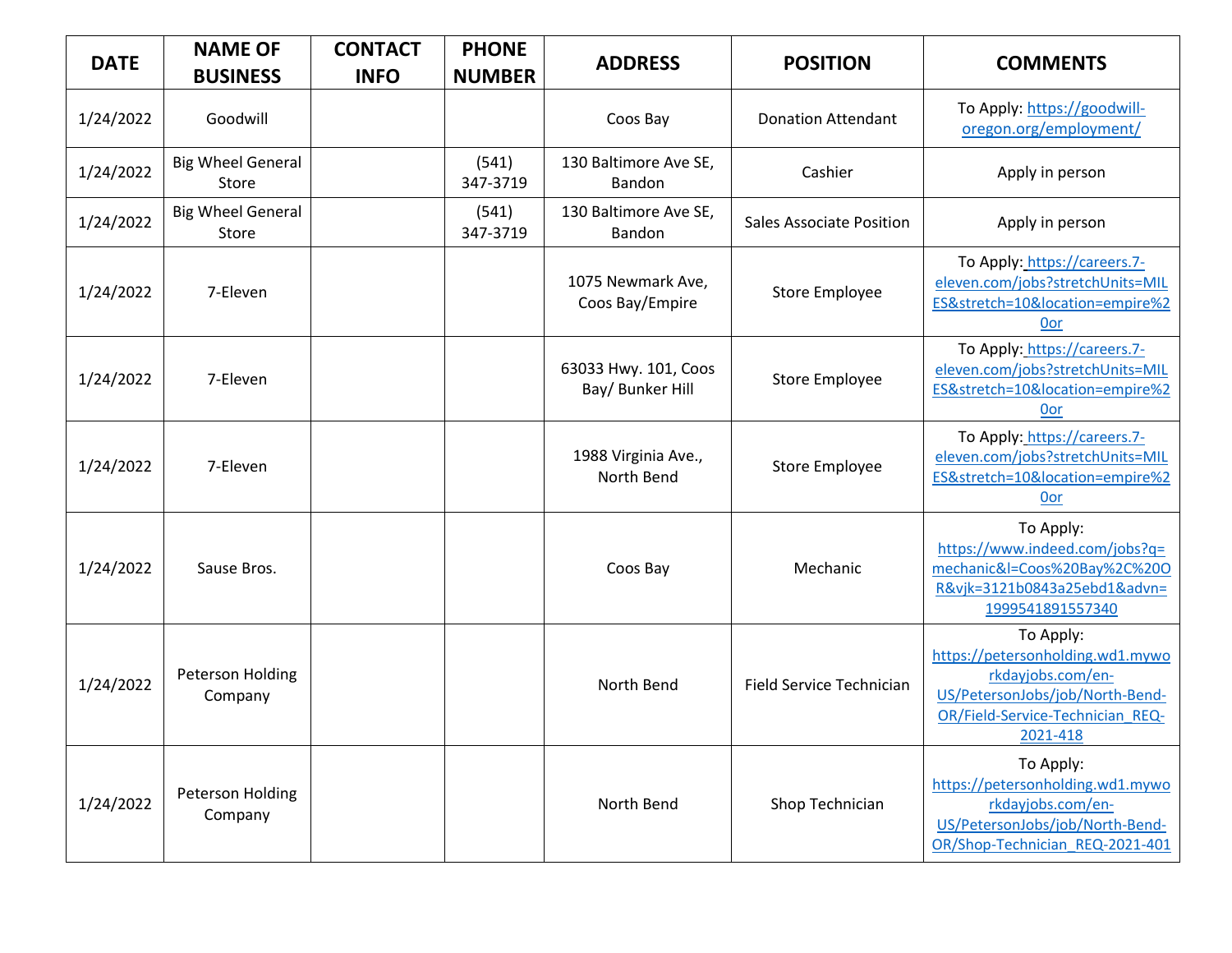| <b>DATE</b> | <b>NAME OF</b><br><b>BUSINESS</b>                     | <b>CONTACT</b><br><b>INFO</b> | <b>PHONE</b><br><b>NUMBER</b> | <b>ADDRESS</b> | <b>POSITION</b>                         | <b>COMMENTS</b>                                                                                                                                                                                                                                              |
|-------------|-------------------------------------------------------|-------------------------------|-------------------------------|----------------|-----------------------------------------|--------------------------------------------------------------------------------------------------------------------------------------------------------------------------------------------------------------------------------------------------------------|
| 1/24/2022   | Spectrum                                              |                               |                               | Coos Bay       | <b>Outside Sale</b><br>Representative   | \$5,000 sign on bonus + \$2,500<br>training pay + unlimited<br>commission. To apply:<br>https://jobs.spectrum.com/job/co<br>os-bay/outside-sales-<br>representative-5-000-sign-on-<br>bonus-2-500-training-pay-<br>unlimited-<br>commission/4673/22372681760 |
| 1/24/2022   | Spectrum                                              |                               |                               | Coos Bay       | <b>Retail Store Manager</b>             | To Apply:<br>https://jobs.spectrum.com/job/co<br>os-bay/retail-store-<br>manager/4673/20371345328                                                                                                                                                            |
| 1/24/2022   | Spectrum                                              |                               |                               | Coos Bay       | <b>Outside Sale</b><br>Representative   | \$5,000 SIGN ON BONUS.<br>To Apply:<br>https://jobs.spectrum.com/job/co<br>os-bay/outside-sales-<br>representative-5-000-sign-on-<br>bonus-2-500-training-pay-<br>unlimited-<br>commission/4673/22372681760                                                  |
| 1/24/2022   | Waterfall<br><b>Community Health</b><br>Center (WCHC) |                               |                               | North Bend     | Purchasing/Inventory<br>Specialist      | To Apply:<br>https://www.wfall.org/jobs/purch<br>asing-inventory-specialist/                                                                                                                                                                                 |
| 1/24/2022   | Waterfall<br><b>Community Health</b><br>Center (WCHC) |                               |                               | North Bend     | <b>Clinical Program</b><br>Coordinator  | To Apply:<br>https://www.wfall.org/jobs/clinic<br>al-program-coordinator/                                                                                                                                                                                    |
| 1/24/2022   | Waterfall<br><b>Community Health</b><br>Center (WCHC) |                               |                               | North Bend     | Speech-Language<br>Pathologist, CCC-SLP | To Apply:<br>https://www.wfall.org/jobs/speec<br>h-language-pathologist/                                                                                                                                                                                     |
| 1/24/2022   | Waterfall<br><b>Community Health</b><br>Center (WCHC) |                               |                               | North Bend     | Controller                              | To Apply:<br>https://www.wfall.org/jobs/contr<br>oller/                                                                                                                                                                                                      |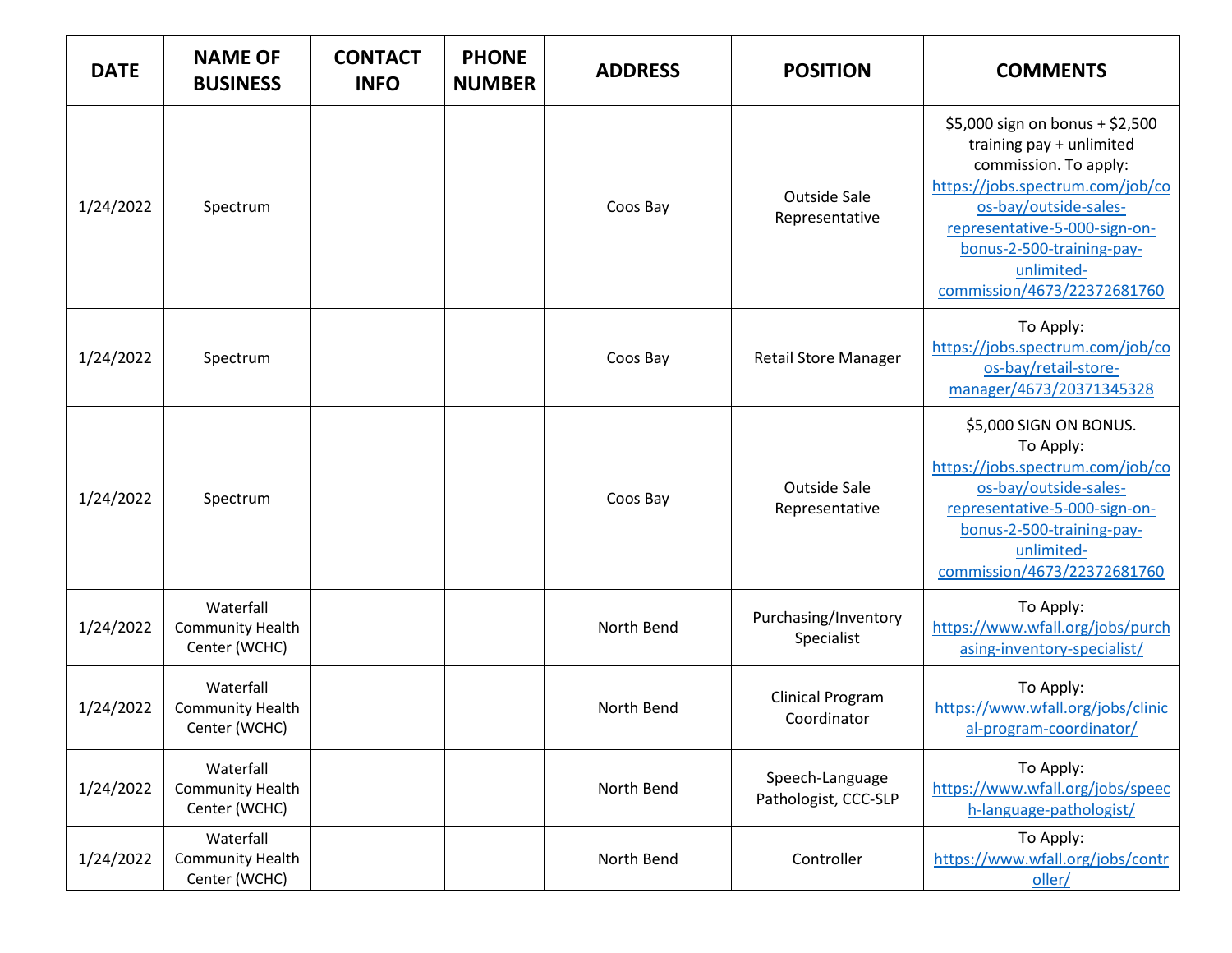| <b>DATE</b> | <b>NAME OF</b><br><b>BUSINESS</b>                     | <b>CONTACT</b><br><b>INFO</b> | <b>PHONE</b><br><b>NUMBER</b> | <b>ADDRESS</b>                        | <b>POSITION</b>                                        | <b>COMMENTS</b>                                                                                                                                                                                                         |
|-------------|-------------------------------------------------------|-------------------------------|-------------------------------|---------------------------------------|--------------------------------------------------------|-------------------------------------------------------------------------------------------------------------------------------------------------------------------------------------------------------------------------|
| 1/24/2022   | Waterfall<br><b>Community Health</b><br>Center (WCHC) |                               |                               | North Bend                            | <b>General Dentist</b>                                 | To Apply:<br>https://www.wfall.org/jobs/gener<br>al-dentist/                                                                                                                                                            |
| 1/24/2022   | Parks and<br>Recreation<br>Department                 |                               |                               | Winchester Bay                        | Park Ranger                                            | To Apply:<br>https://oregon.wd5.myworkdayjo<br>bs.com/en-<br>US/SOR External Career Site/job<br>/Winchester-Bay--OPRD--Coast-<br>Region---South-Coast-District---<br>MU-Umpqua-Lighthouse/Park-<br>Ranger-1 REQ-85291-1 |
| 1/24/2022   | Denali Logging                                        |                               |                               | 90800 Trans-Pacific Ln,<br>North Bend | <b>Choker Setter</b>                                   | To Apply:<br>https://www.indeed.com/jobs?q<br>&I=Coos%20Bay%2C%20OR&vjk=<br>4a1229c66dd45cbd&advn=97544<br>69890495178                                                                                                  |
| 1/24/2022   | Southwestern<br>Oregon<br>Community<br>College        |                               |                               | 1988 Newmark Ave,<br>Coos Bay         | Prep/Pantry Cook                                       | To Apply:<br>https://www.schooljobs.com/care<br>ers/socc/jobs/3347930/prep-<br>pantry-cook-full-time                                                                                                                    |
| 1/24/2022   | <b>Three Rivers</b><br>Casino                         |                               |                               | 1297 Ocean Boulevard,<br>Coos Bay     | Bartender/Server                                       | Required: Food Handler's Card,<br>OLCC Service Permit. To Apply:<br>https://threeriverscasino.atsonde<br>mand.com/                                                                                                      |
| 1/24/2022   | <b>Three Rivers</b><br>Casino                         |                               |                               | 1297 Ocean Boulevard,<br>Coos Bay     | <b>Electronic Gaming</b><br><b>Machine Team Member</b> | To Apply:<br>https://threeriverscasino.atsonde<br>mand.com/                                                                                                                                                             |
| 1/24/2022   | <b>Three Rivers</b><br>Casino                         |                               |                               | 1297 Ocean Boulevard,<br>Coos Bay     | <b>Environmental Services</b><br>Technician            | To Apply:<br>https://threeriverscasino.atsonde<br>mand.com/                                                                                                                                                             |
| 1/24/2022   | <b>Three Rivers</b><br>Casino                         |                               |                               | 1297 Ocean Boulevard,<br>Coos Bay     | Line Cook                                              | Required: Food Handler's Card,<br>OLCC Service Permit. To Apply:<br>https://threeriverscasino.atsonde<br>mand.com/                                                                                                      |